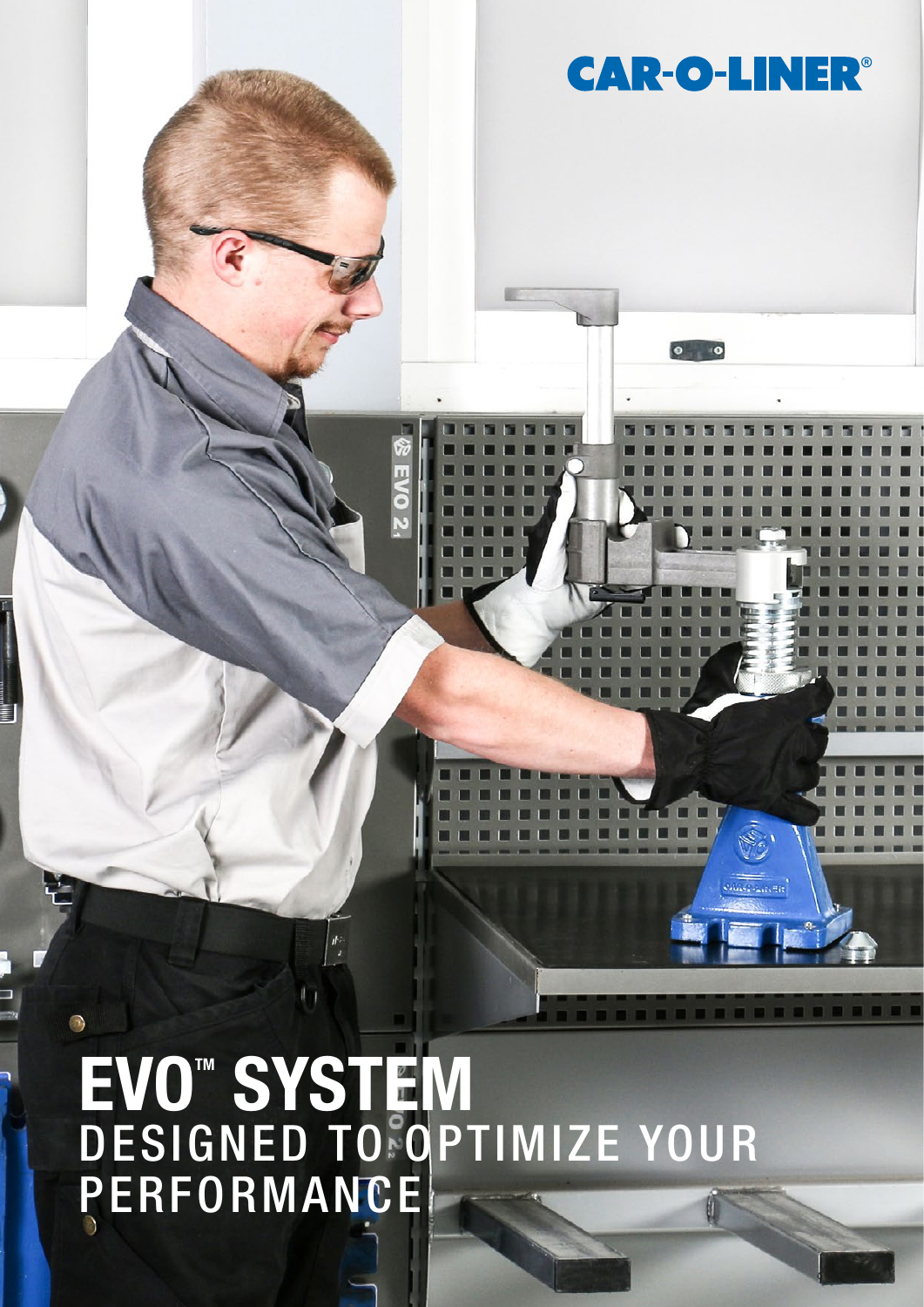## DESIGNED TO OPTIMIZE YOUR PERFORMANCE EVO SYSTEM







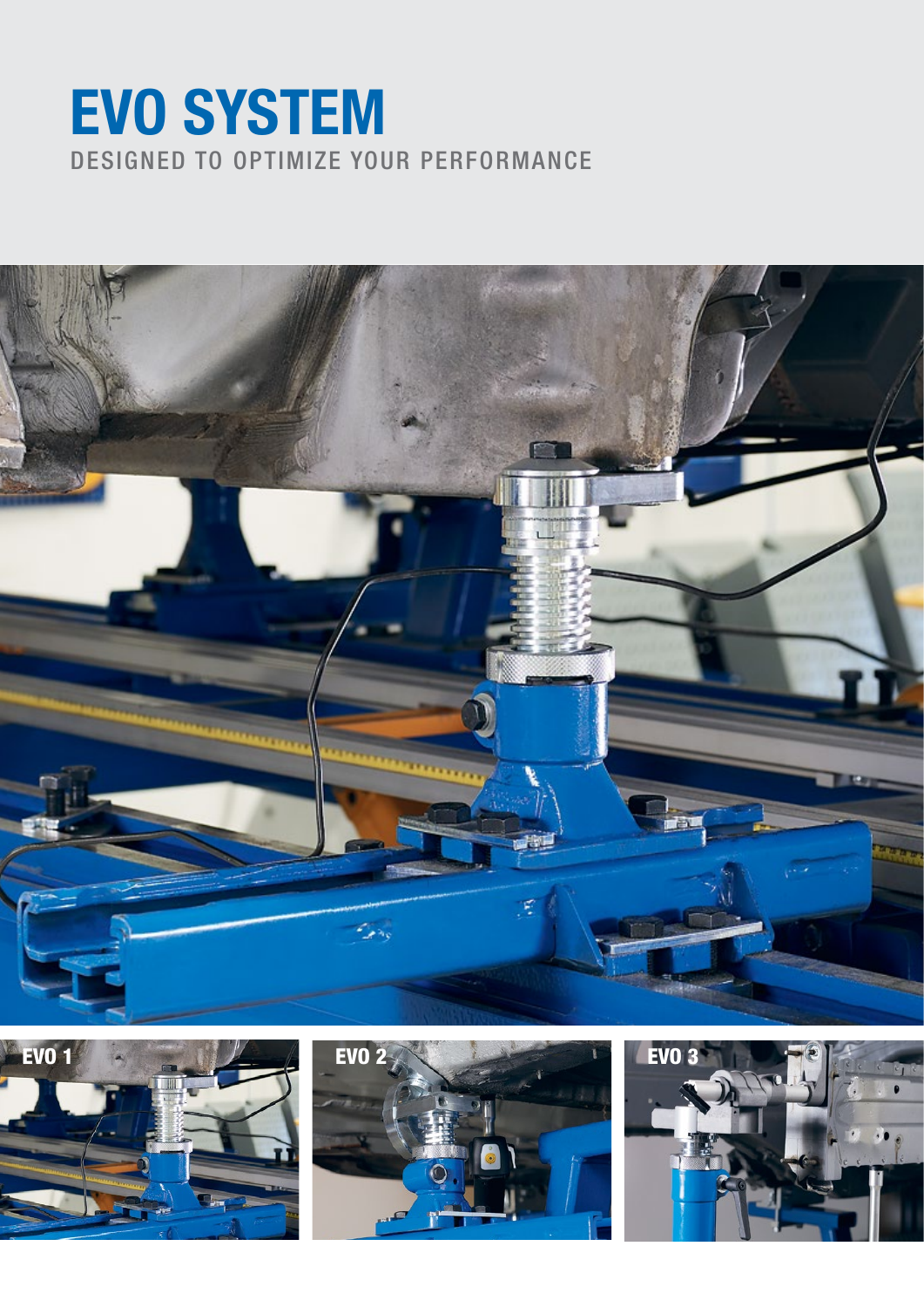IT'S THE FIGURES ON THE BOTTOM LINE THAT MATTER. THAT'S WHY EVO IS DESIGNED TO OPTIMIZE YOUR PERFORMANCE.

By adding any of Car-O-Liner's **EVO** systems for anchoring and holding you get a flexible system with fewer components, but multiple possibilities with holding power that far exceeds pulling requirements. Combine Mark6", Quick 42"or BenchRack" benches with the Car-O-Tronic<sup>®</sup> measuring systems and you'll get precise vehicle information with real time control during the entire process.

The most accurate solution for rapid results and premium quality, from diagnosis and repair to final check and documentation.

With three configurations, the modular EVO system easily evolves into a multitude of configurations for addressing your repair needs.

These universal kits work for every vehicle year, brand and model saving you the cost of expensive specific equipment. With the combination of EVO and **Vision2 X3**, your body shop can fulfill the market demands and certified quality process, from the first damage assessment right through to repair and delivery.

### SAVE STRUCTURAL REPAIR TIME WITH EVO

#### TRANSFORM HOURS INTO EARNINGS

A leading body shop focuses on craftsmanship, equipment and design when it comes to aligning and repairing modern vehicles. That's why Car-O-Liner offers **EVO** - a universal system that can handle every imaginable anchoring and holding situation. **EVO** is a system in three parts with few components and where each component can be assembled with the others in a multitude of configurations.

The **EVO** systems work superbly on their own, but to derive maximum benefit they can be integrated with the **Car-O-Tronic** electronic measuring system and Vision2 X3 software package. You'll have the best solution for rapid results and premium quality from diagnosis and repair to final check and documentation.

#### **EVO™ 1 OPTIMIZES YOUR PERFORMANCE**

It's the figures on the bottom line that matter. That's why **EVO** is designed to optimize your performance. EVO 1 Basic Anchoring System contains an optimal number of components offering a wide variety of configurations. A system made for easy and speedy holding and anchoring, without extra fixtures.

#### **EVO 1 INCLUDES**

- Three towers
- Multipurpose clamp
- Track plates
- Adapter with bushings
- Chain holder
- Torque bar

#### EVO™ 2 MORE OPTIONS FOR AN OPTIMIZED PROCESS

EVO 2 Extended Anchoring, an evolution of EVO 1, allows you to more easily tackle advanced repairs by providing additional equipment for anchoring, holding and side support.

#### EVO 2 INCLUDES

- Two extra towers and track plates
- Special tools for rear axle bracket
- Torque bar extensions and adjustable holders

#### **MAXIMUM PROFIT WITH EVO™ 3**

EVO 3 is made for building a fixture to hold new body parts in place when welding and bonding. When combined with EVO 1 and EVO 2, and supported by the Car-O-Tronic Vision2 X3 electronic measuring system, the equipment works on all vehicle models.

#### EVO 3 INCLUDES

- Adjustable fixture heads
- Lockable universal joints
- Lock handle
- All-purpose mini clamp for frame rails
- Inner fenders and strut towers

HANDLE EVERY ANCHORING, HOLDING AND FIXTURING WITH EVO SYSTEM.